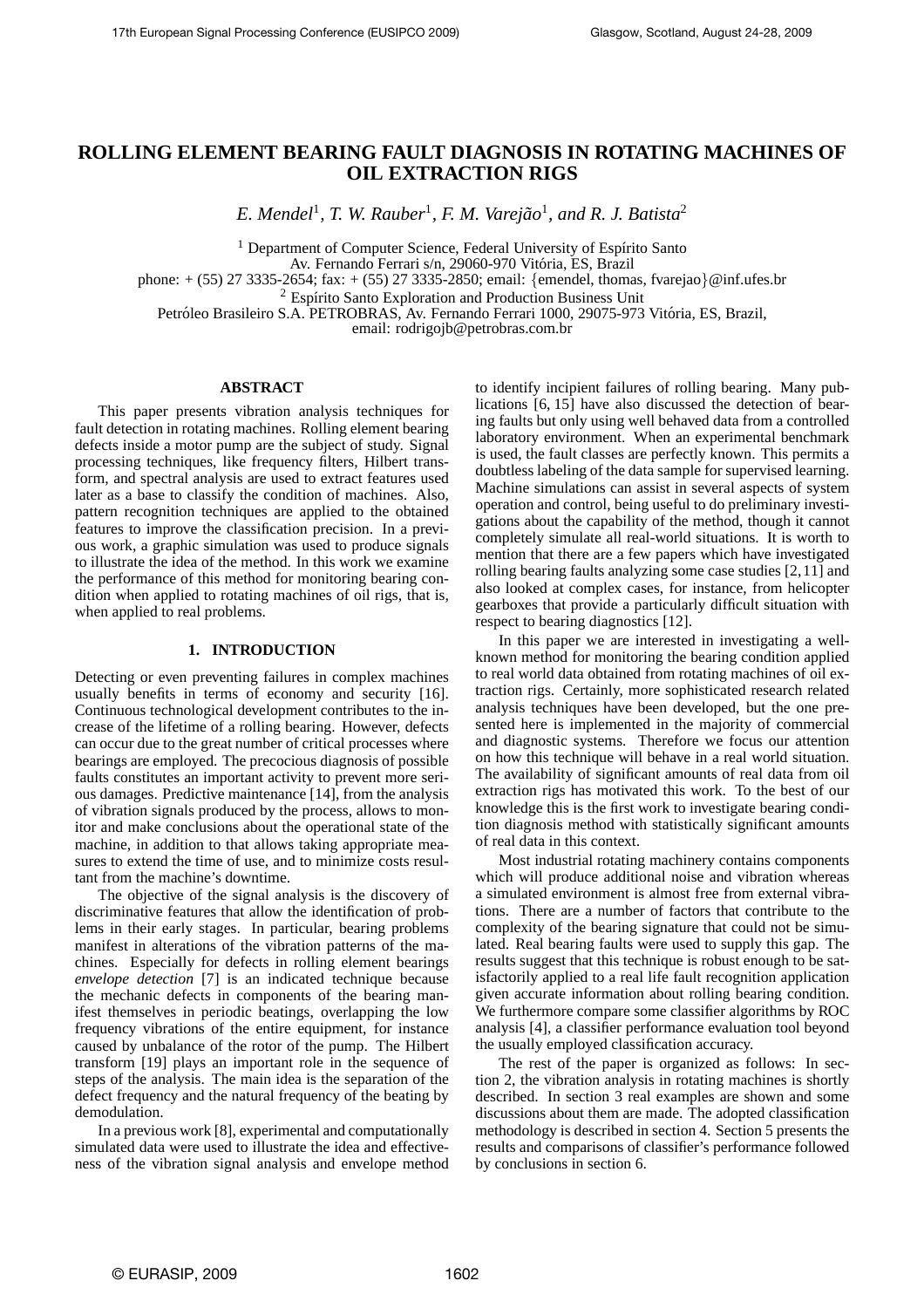# **2. VIBRATION ANALYSIS IN ROTATING MACHINES**

Motor pumps, due to the rotating nature of their internal pieces, produce vibrations. Accelerometers strategically placed at points next to bearings and motors allow the displacement, velocity or acceleration of the machine over time to be measured, thus generating a discrete signal of the vibration level. Fig. 1 shows a typical positioning configuration of accelerometers on the equipment. In general, the orientations of the sensors follow the three main axes of the machine, that is, vertical, horizontal, and axial.



Figure 1: Motor pump with extended coupling between motor and pump. The accelerometers are placed along the main directions to capture specific vibrations of the main axes. (H=horizontal, A=axial, V=vertical.)

In the presence of bearing defects there are vibrations that overlap the signals of normal operation conditions. Besides that, faults from other problems of the machinery can also occur. An example are the lower frequency vibrations which typically occur in case of unbalance of the rotating parts of the pump. Whenever a collision between a defect and some bearing element happens, a short duration pulse is produced. This pulse excites the natural frequency of the bearing, resulting in an increase of the vibrational energy.

## **2.1 Faults Model**

The structure of a rolling bearing allows establishing a model of possible faults. Fig. 2 illustrates a basic model of a bearing with the rolling elements, the inner and outer raceways, and the cage. The bearings, when defective, present charac-



Figure 2: Sectional view of a bearing model [9].

teristic frequencies depending on the localization of the defect [9]. Defects in rolling bearings can be foreseen by the analysis of vibrations, detecting spectral components with the frequencies (and their harmonics) typical for the fault. There are five characteristic frequencies at which faults can occur. They are the shaft rotational frequency  $F<sub>S</sub>$ , fundamental cage frequency  $F_C$ , ball pass inner raceway frequency *F*<sub>BPI</sub>, ball pass outer raceway frequency *F*<sub>BPO</sub>, and the ball spin frequency  $F_B$ . The characteristic fault frequencies, for a bearing with stationary outer race, can be calculated by the following equations [9]:

$$
F_{\rm C} = \frac{1}{2} F_{\rm S} \left( 1 - \frac{D_b \cos(\theta)}{D_c} \right) \tag{1}
$$

$$
F_{\rm BPI} = \frac{N_B}{2} F_{\rm S} \left( 1 + \frac{D_b \cos(\theta)}{D_c} \right) \tag{2}
$$

$$
F_{\rm BPO} = \frac{N_B}{2} F_{\rm S} \left( 1 - \frac{D_b \cos(\theta)}{D_c} \right) \tag{3}
$$

$$
F_{\rm B} = \frac{D_c}{2D_b} F_{\rm S} \left( 1 - \frac{D_b^2 \cos^2(\theta)}{D_c^2} \right)
$$
 (4)

where  $D_b$  is the ball diameter,  $\theta$  is the load angle based on the ratio of axial to radial load, *D<sup>c</sup>* is the cage diameter, and  $N_b$  is the number of balls. These equations consider that the rolling elements do not slide, but roll over the race's surfaces. Of course, there is virtually always some slip and these equations give a theoretical estimate which would vary by 1-2% from the actual values [12]. These frequencies will only be present in the vibration spectrum when the bearings are really defective or, at least, when their components are subject to tensions and deformations that can induce a fault.

## **2.2 Envelope Analysis**

The defect detection based on the frequencies of (1) to (4) follows a set of consecutive stages usually denominated as envelope detection [5, 7]. The envelope is an important signal processing technique that helps in the identification of the bearing defects, extracting characteristic frequencies from the vibration signal of the defective bearing. The objective is the isolation of these frequencies and their harmonics, previously demodulated by the Hilbert transform. With this analysis it is possible to identify not only the occurrence of faults in bearings, but also identify possible sources, like faults in the inner and outer race, or in the rolling elements.

The first step in amplitude demodulation is signal filtering with a band-pass filter to eliminate the frequencies associated with low frequencies defects (for instance unbalance and misalignment) and eliminating noise. The frequency band of interest is extracted from the original signal using a FIR filter [5, 10] in the time domain. The selection of the demodulation band was based on the SKF industry filter standard (500*Hz*-10*kHz*). Although it is difficult to properly designate the filter band to filter out a complete vibration mode, it is out of the scope of this paper to investigate techniques for the optimal choice of the demodulation band to separate the bearing signal from masking noise, such as Spectral Kurtosis [1, 13]. The vibration signals of interest have repetitive high frequency manifestations as a consequence of the excitation of high frequency resonances in regular intervals. These free vibrations generated by the bearing defects are modulated in amplitude by the sequence of repetitive impacts and by the damping effect.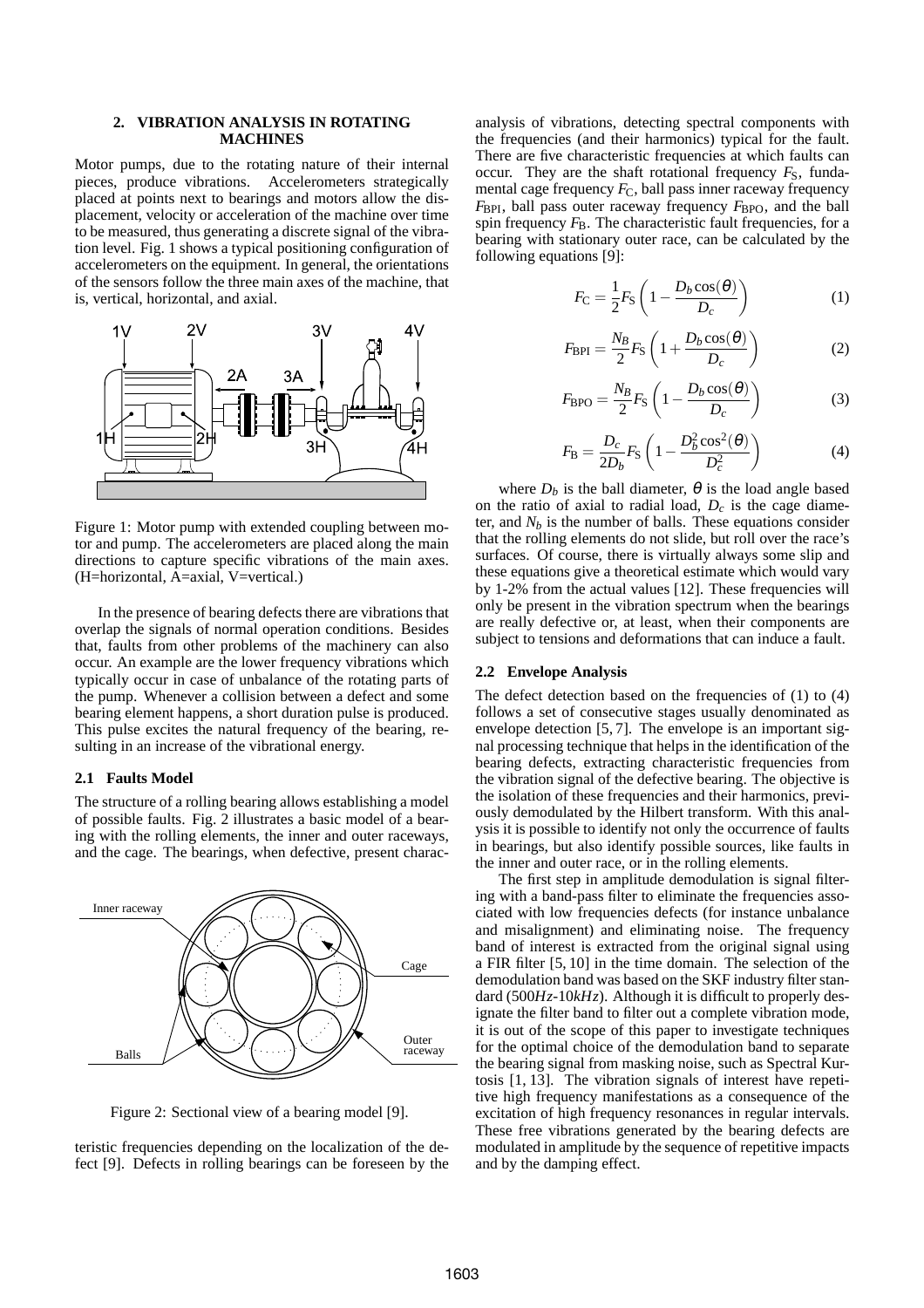The direct frequency analysis of the signals does not provides much information [5], because in the high frequency bands there is noise and other defects mixed with the characteristic frequencies of bearing faults. These repeating frequencies are, however, easily measured in the signal envelope. The envelope detection method (or amplitude demodulation) provides an important and effective approximation to analyze fault signals in high frequency vibrations and can be calculated by the Hilbert transform [19]. Given a signal  $h(t)$ in the time domain, the Hilbert transform is the convolution of  $h(t)$  with the signal  $\frac{1}{\pi t}$ :

$$
\widetilde{h}(t) := \mathscr{H}\{h(t)\} := h(t) * \frac{1}{\pi t} = \frac{1}{\pi} \int_{-\infty}^{\infty} h(t) \frac{d\tau}{t - \tau}.
$$
 (5)

The envelope of the signal in the discrete form is then given by:

$$
\mathscr{E}[k] = \sqrt{h^2[k] + \widetilde{h}^2[k]}
$$
 (6)

After the calculus of the spectrum of the envelope, with the knowledge of the bearing properties, a classification module is responsible for the diagnosis of the possible fault.

The presence of new peaks in the spectrum, that were not exact multiples of the shaft rate, was the first indication that a bearing problem likely existed because true bearing defects emit frequencies that are non-synchronous with running speed. In the initial failure stage, the fundamental frequencies are rarely visible in the velocity spectrum and the greater amplitudes occur only at high order harmonics. No external feature, such as temperature or audible noise, is altered. Maintenance of the motor pump is not required in this stage. As the defect progresses, a small increase in energy on the regions of natural frequencies of bearings is noticed. In this stage it is possible to identify the presence of one of the five characteristic fault frequencies by envelope analysis. In the next failure stage the temperature increases and more and more fault frequencies harmonics are observed, and the number of sidebands around on both characteristic frequencies harmonics and natural bearing frequencies become greater.

### **3. REAL DATA: ANALYSIS AND DISCUSSION**

Usually, research papers in the literature exhibit their results based on experimental data or even simulated data to corroborate the effectiveness of a given method. This is due to the limited amount of vibration data available in this area. Real data cannot be easily gathered. Hence, to investigate the performance of the previously presented fault detection method for the diagnosis of real rolling element bearing failure, real acquisitions were obtained from various oil production plants. Measurements were regularly taken during five years from 25 different oil platforms operating along the Brazilian coast. A total amount of 3700 acquisitions was collected. Of this total, only 1000 examples had some type of defect attributed by a human operator relying on his experience. The remainder represented normal operational conditions. Each acquisition labeled as a fault presents some kind of defect (not only bearing fault) that can be divided into electrical, hydrodynamic, and mechanical failures, and may present several types of defects simultaneously.

The considered motor pumps are composed of one-stage horizontal centrifugal pumps coupled to an AC electric motor. The measurements are collected at different points, all in machine bearing housings, to detect various types of defects. Also, vibrations are measured along axial, horizontal, and vertical directions. Vibration signals are collected by means of a closed, proprietary vibration analyzer equipped with a sensor in the time domain and vibrational signal techniques were applied within the system.

There are a number of factors that contribute to the complexity of the bearing signature that could not be simulated but must be taken into consideration. Only with real data it is possible to work under real environment conditions. We will show and analyze some real examples to illustrate how the theory appears in practice. First of all, variations of the bearing geometry and assembly make it impossible to precisely determine bearing characteristics frequencies. The fault severity progress can alter the bearing geometry, contributing to the increase of complexity of the diagnosis process. Operating speed and loads of the shaft greatly affect the way and the amount a machine vibrates causing bearing basic frequencies to deviate from the calculated value. In a real-world environment, the motor speed cannot keep rotating at a constant  $F<sub>S</sub>$  precisely. This fluctuation can be caused by external factors such as the performance of the controller, noise, and disturbance in the power system. It is important to consider band frequency range around the characteristic frequencies. Consequently these range needs to be large enough to solve this problem without creating another one.

Fault signature appear to be very different at advanced stages of severity. As the bearing gets worse the number of sidebands increase. What may have started out as a relatively sharp peak may appear to be spreading out to cover a wider frequency range [17]. The raise of sidebands can be seen in Fig. 3 indicating that the condition of this bearing is worsening.



Figure 3: *F<sub>C</sub>* sidebands around *F*<sub>BPO</sub> harmonics (represented as dashed line)

The vibration signature of Fig. 4 shows the existence of multiples of the rolling bearing cage characteristic frequency indicating that the bearing condition is critical.

The real data has an additional difficulty due to a lot of random vibration components from other parts of the machine than the bearing being examined. The band-pass filter and envelope analysis techniques are useful to reduce the noise influences. Sometimes, when the signals are very noisy, mainly caused by some kind of looseness, neither filtering nor envelope analysis can do anything to improve the quality of the processed signal. Fig. 5 illustrates this case.

Another problem happens when some of the harmonic components unrelated to bearing conditions coincide in fre-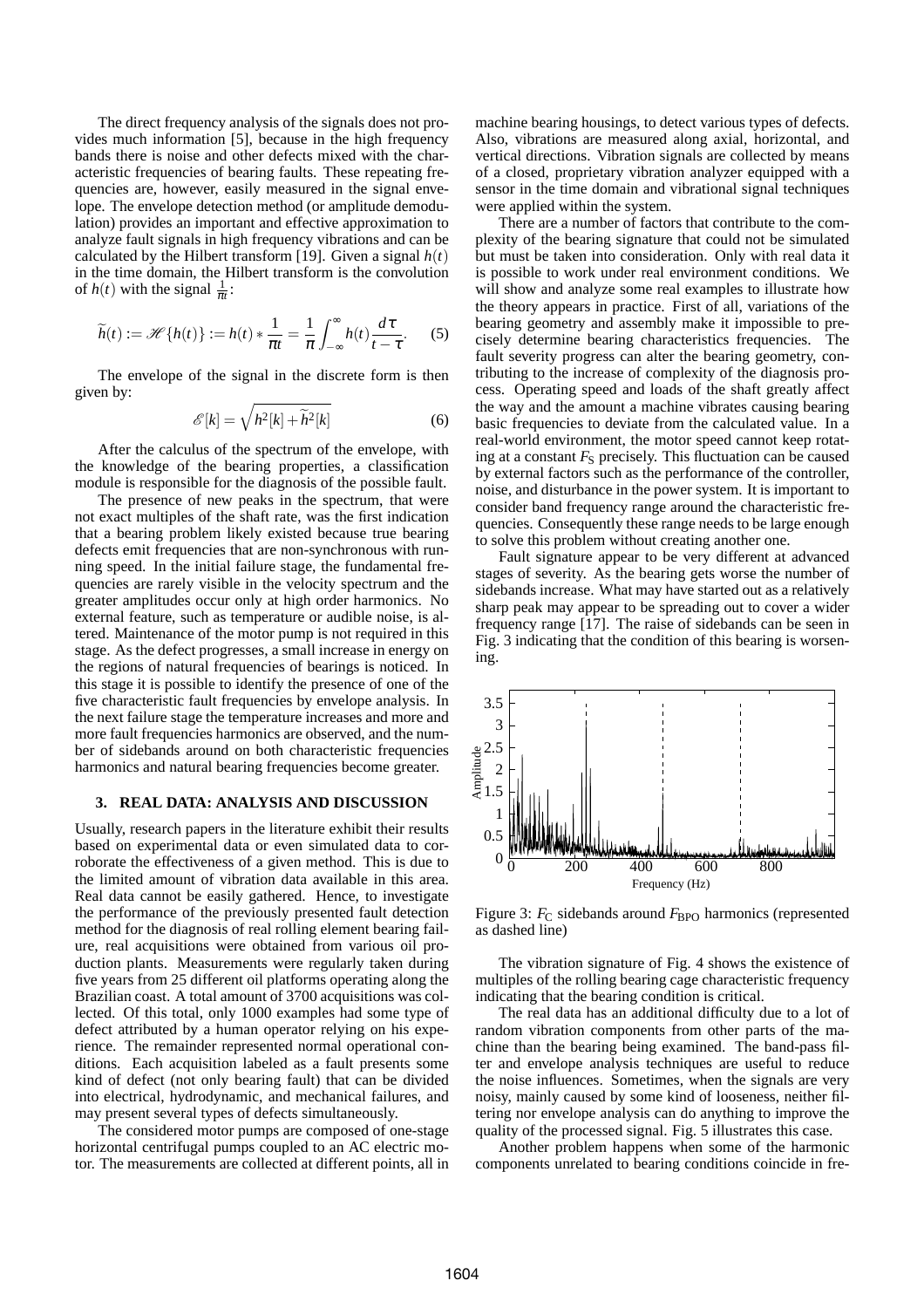

Figure 4: Damaged bearing with many fundamental cage frequency harmonics.



Figure 5: Noisy envelope spectrum.

quency with the bearing vibration components creating obstacles to identifying the type of defect. In the worst cases, even the increase of resolution in the envelope spectrum would not help to distinguish the different families of harmonics. This is not only a challenge when conceiving an automatic pattern recognition based classifier, but also an almost insurmountable obstacle to a human expert.

# **4. CLASSIFICATION METHODOLOGY**

Since each considered example always presents at least one kind of defect (not only bearing defect), the approach to deal with this multilabel classification problem was to generate a binary rolling bearing classifier in the following way: all examples without any bearing fault constitute the negative class while the examples containing at least one kind of bearing defect belong to the positive class. The training base was created considering that each acquisition is formed by all signals collected by each sensor placed on each bearing housing of the motor pump. Since the machine normally has four bearing housings and each one has a distinct rolling bearing, each acquisition provided four examples to the training base. Table 1 shows the proportion of positive and negative examples where the positive class means the class of examples containing any rolling element bearing defect and the negative class is the class of examples that have no bearing fault.

There are two important steps in the fault detection process. The first is to perform signal processing to generate the feature vector used in the subsequent classification step and the second step consist of inducing a classifier. In this work we extract features from some important bands of the

Table 1: Class distribution of the examples

| Class                             | A priori class<br>distribution |
|-----------------------------------|--------------------------------|
| Negative (without bearing fault)  | 87.79%                         |
| Positive (with any bearing fault) | 12.21%                         |

envelope spectrum. We consider narrow bands around the first, the second, the third, the fourth, and the fifth harmonic of each characteristic frequency. Another useful information used was the RMS (root mean square) calculated from the spectrum of acceleration and from the envelope spectrum of each measurement point.

Pattern recognition techniques [18], especially *feature selection*, is useful to reduce the number of features and to avoid the presence of irrelevant information, facilitating the subsequent classification. In this work we use the *Sequential Forward Selection* strategy [18]. After all features have been extracted and selected, the next step is the induction of a classifier algorithm.

#### **5. RESULTS**

We will present some experimental results with real data from rotating machines of oil rigs conducted. A statistically significant amount of real examples were available. Each considered acquisition present some kind of fault, for instance misalignment, unbalance, flow turbulence, bearing, and so on. Normal examples, that is, examples without any defect were not used in this experiments. An examples is called "normal" when the level of overall RMS is less than a pre-set threshold. Doing a simple pre-processing, we could distinguish a faulty example from an example in good condition without training a classifier. (A high RMS value does not necessarily mean a bearing failure.) With these experiments we will be able to conclude if the envelope analysis together with pattern recognition techniques really provide a powerful method to determine if a bearing is defective or not.

An empirical comparison with various classifier models [3,18], was made and the 10-fold "Cross Validation" method was used to estimate the error rate. Table 2 shows the result of the performance estimates experiences of various classifiers: 5-Nearest-Neighbor (5-NN), Multi-Layer Perceptron (MLP), and Support Vector Machine (SVM). For the SVM classifier we used the radial basis as the kernel function, set the cost parameter to 0.5, and set the gamma value to 8.

Table 2: Accuracy rate regarding only the selected features.

| Classifier                    | Accuracy |
|-------------------------------|----------|
|                               | rate     |
| 5-Nearest-Neighbor            | 91.09%   |
| Multi-Layer Perceptron        | 92.32%   |
| <b>Support Vector Machine</b> | 91.49%   |

An alternative way to compare the classifier's performance is shown in Fig. 6 which is an ROC graph [4] with the three classifiers presented in Table 2. Each point representing one classifier. It is a technique for visualizing, organizing and selecting classifier based on their performance in a two-dimensional space where the true positive rate (also